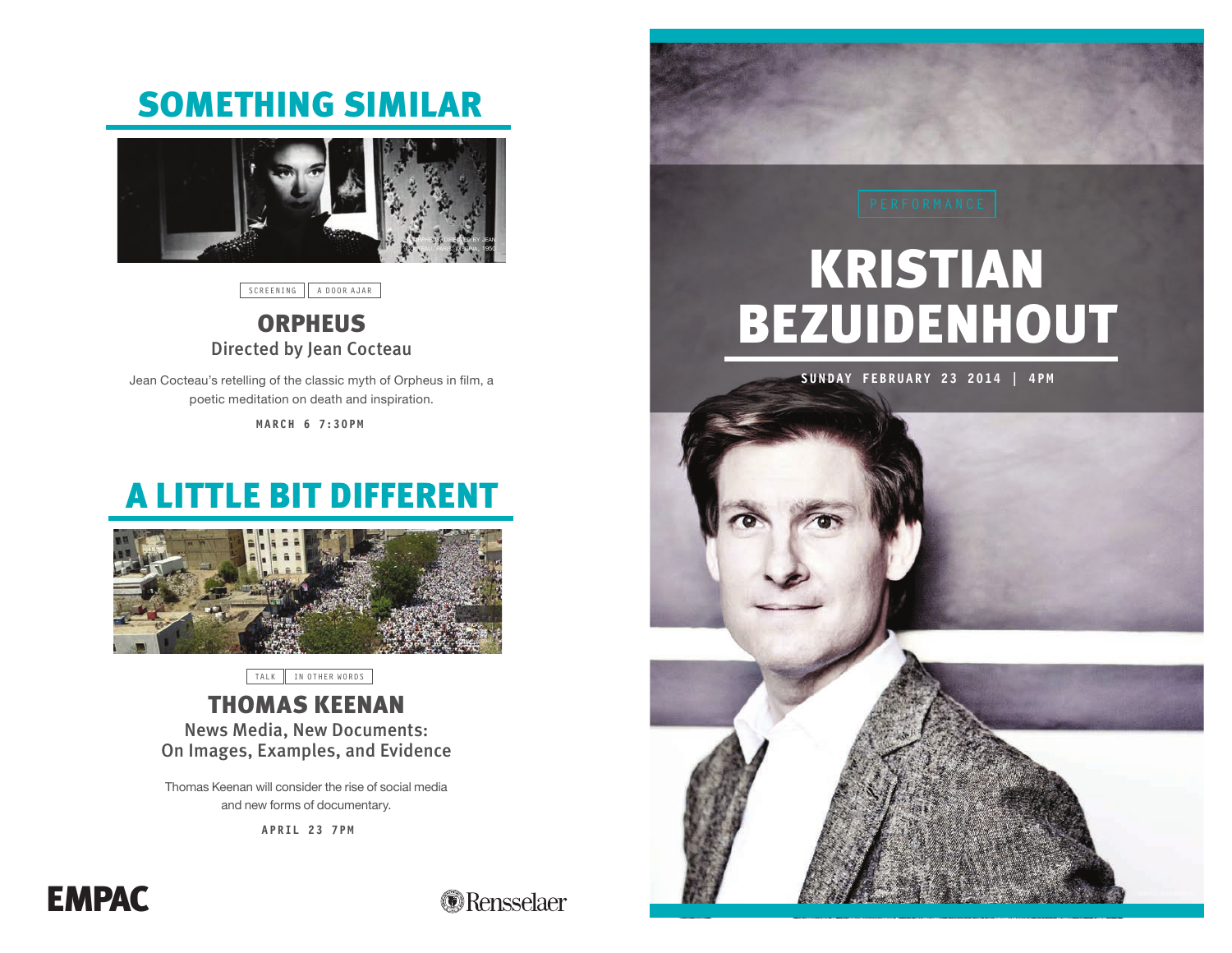#### **PERFORMANCE**

## KRISTIAN BEZUIDENHOUT

#### **SUNDAY FEBRUARY 23 2014 | 4PM**

| Carl Phillip Emanuel Bach (1714–1788)<br>Rondo in C minor, Wq. 59/4,<br>from für Kenner und Liebhaber                  | (Hamburg, 1784)                      |
|------------------------------------------------------------------------------------------------------------------------|--------------------------------------|
| Wolfgang Amadeus Mozart (1714–1791)<br>Suite in C major, K. 399<br>with completion of the Sarabande by Robert D. Levin | (Vienna, 1782)                       |
| Minuet in D major, K. 355<br>Gigue in G major, K. 574                                                                  | (Vienna, 1789-91)<br>(Leipzig, 1789) |
| C.P.E. Bach<br>Sonata in E minor, Wg. 59/1,<br>from für Kenner und Liebhaber                                           | (Hamburg, 1784)                      |
| Mozart                                                                                                                 |                                      |
| Rondo in A minor, K. 511                                                                                               | (Vienna, 1787)                       |
| Interval                                                                                                               |                                      |
| Mozart<br>Prelude and Fugue in C major, K 394                                                                          | (Vienna, 1782)                       |
| Sonata in A major, K. 331, 'Alla Turca'                                                                                | (Vienna, 1783)                       |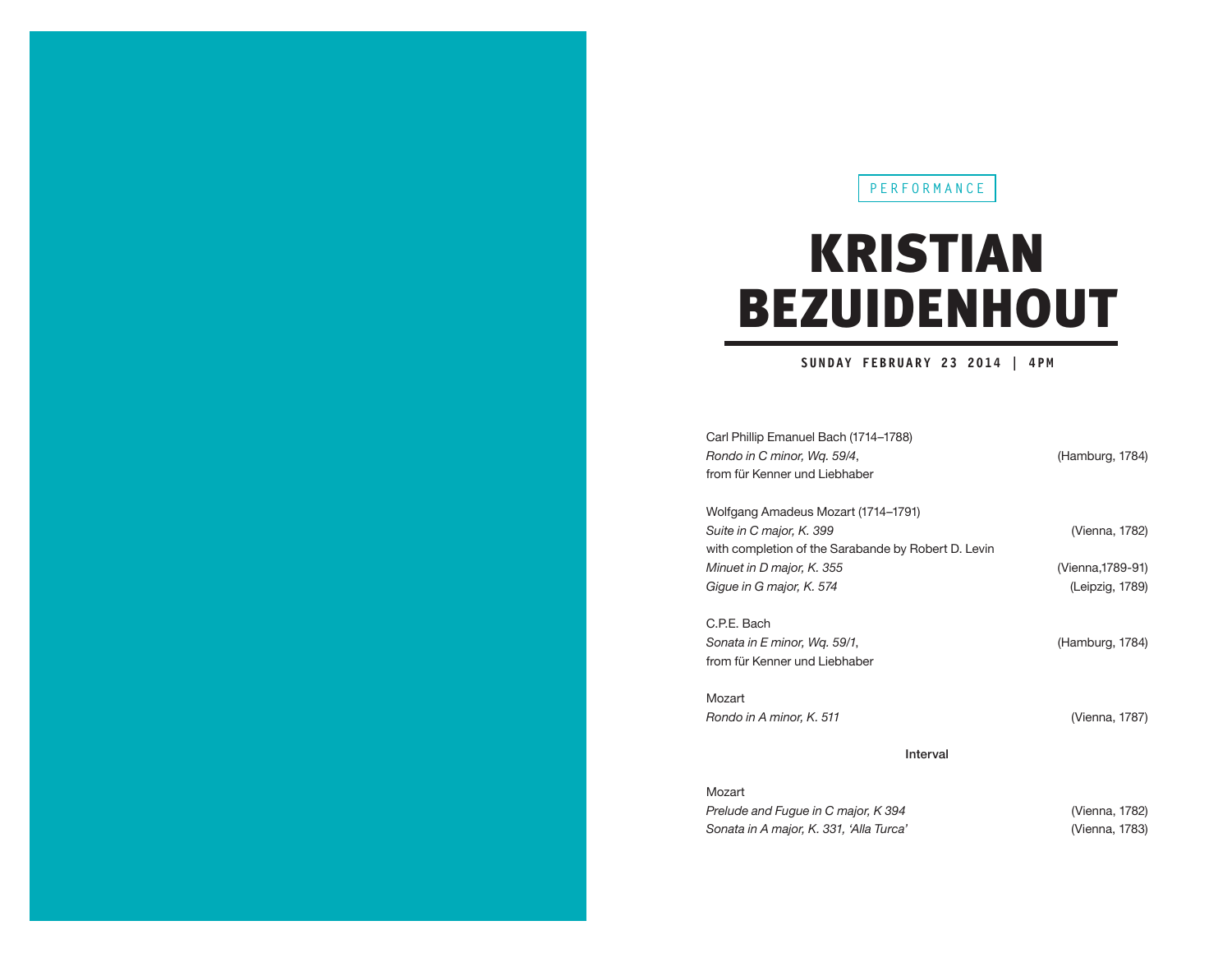What is a fortepiano? A precursor to the modern piano, the fortepiano is the period appropriate instrument for the music of composers around the time of Mozart, CPE Bach, and Haydn. Unlike a grand piano, which has a uniform tone quality across the entire range, a fortepiano typically has more differentiated character between the high, middle and low registers. The fortepiano used in today's performance was made by R. J. Regier, in Freeport, Maine.

**Kristian Bezuidenhout** was born in South Africa in 1979. He began his studies in Australia and completed them at the Eastman School of Music. He currently lives in London.

---

Bezuidenhout divides his time among concerto, recital, and chamber music engagements, appearing in music festivals in Barcelona, Boston, Bruges, Edinburgh, Innsbruck, St. Petersburg, Venice, Utrecht, Salzburg, Luzern, Schleswig-Holstein, Tanglewood, and Mostly Mozart; and at many of the world's most important concert halls including the Berlin and Kölner Philharmonie, Suntory Hall, Théâtre des Champs-Élysées, Symphony Hall, Konzerthaus Vienna, Wigmore Hall, and Carnegie Hall.

He was awarded the 2013 Echo Award for Concerto Recording of the Year (Mozart concertos with the Freiburg Baroque Orchestra) and nominated as *Gramophone* magazine's Artist of the Year 2013. Concerts in the 2013-14 season include appearances with the Mozarteum Orchester Salzburg, the Freiburg Baroque Orchestra, the Rotterdam Philharmonic, and Arcangelo at the Tetbury Festival, as well as a play-direct program with Tafelmusik.